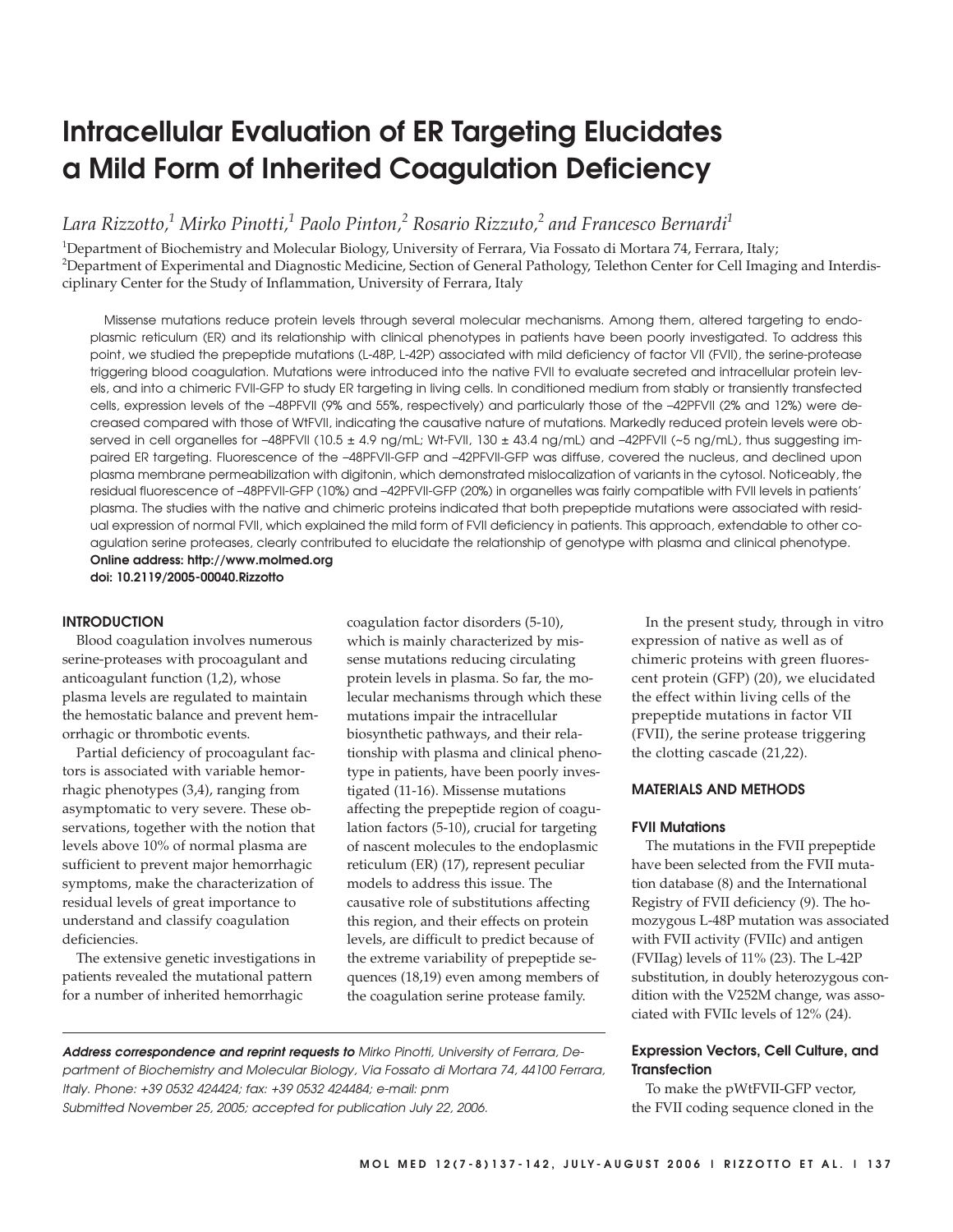pCDNA3-FVII (25) was amplified with PfuTurbo DNA polymerase (Stratagene, La Jolla, CA, USA) using the forward primer in the CMV promoter (5′-GGC GTGTACGGTGGGAGGTC-3′) and the reverse primer designed to abrogate the FVII stop codon and to introduce a *Bam*H1 site (5′-GTGAATGGATCCGGG AAATGGGCTCGCAG-3′). The amplified fragment was digested with BamH1 and cloned in frame with the coding sequence of the enhanced GFP, inserted in the pCDNA3 vector (26).

Mutations were introduced into the pCDNA3-FVII and pWtFVII-GFP vectors using the Quick-Change Mutagenesis Kit (Stratagene) with the following oligonucleotides: 5′-CTCTGCCTTCTGCCTGGG CTTCAGGGC-3′(L-48P), 5′-GGGCTTCAG GGCTGCCCGGC TGCAGTCTTCGTA ACCC-3′ (L-42P) and 5′-CGTGGTACC TGACGGTCATCGTCAGCT GG-3′ (G360V). The plasmid expressing the cytosolic protein kinase Cβ-GFP (pPKCβ-GFP) was available in our laboratory (26).

BHK cells, known to correctly process FVII, were transfected as previously reported (25). For fluorescence microscopy, cells were cultured on 24-mm glass coverslips.

Stable cell lines were established as previously described (27). Among 24 stable clones for each variant, the 3 highest producers were selected by ELISA and studied.

#### **FVII Expression Levels**

FVII antigen was measured by ELISA (Asserachrom, Diagnostica Stago). As previously described (28), the activity of recombinant FVII was evaluated by its ability to activate its physiologic substrate factor (F) X (FXa generation assays) and expressed as relative fluorescence units ( $Rfu$ )  $s^{-1}$  nM  $FVII^{-1}$ . Medium from cells transfected with the gutted pCDNA3 was used as negative control.

#### **Fluorescence Microscopy**

Cells were observed 48 h posttransfection using a Zeiss-Axiovert 200M fluorescence microscope (470 nm excitation, 505 nm emission). After digitonin treatment, fluorescence was monitored at 5-s intervals for 5 min.

Images were analyzed using the Metamorph/Metafluor 4.5 software.

#### **Digitonin Treatment**

Transfected cells were treated with 200 μM digitonin in medium mimicking intracellular ion composition (140 mM KCl, 10 mM NaCl, 1 mM  $K_3PO_\nu$  5.5 mM glucose,  $2 \text{ mM MgSO}_4$ ,  $1 \text{ mM ATP}$ , 2 mM sodium succinate, 20 mM Hepes, pH 7.05). Digitonin complexes specifically with unesterified 3-β-hydroxysterols, forming in situ precipitates and selectively perforating the plasma membrane, leaving ER and Golgi apparatus membranes sealed.

## **Subcellular fractionation**

Cells were washed twice with 1× icecold PBS and harvested via scraping into 1 mL CLB (10 mM HEPES, 10 mM NaCl, 1 mM KH<sub>2</sub>PO<sub>4</sub>, 5 mM NaHCO<sub>3</sub>, 1 mM CaCl<sub>2</sub>,  $0.5$  mM MgCl<sub>2</sub> $)/5$  mM EDTA/ 1 mM PMSF. The homogenate was centrifuged at 110.000*g* in a TLA 100.4 rotor (Beckman, Fullerton, CA) for 30 min. The resulting supernatant, containing the soluble plasma (cytosolic) proteins, was conserved for further assays. The pellet, containing nuclei, debris, and membrane proteins, was resuspended in 1 mL lysis buffer (50 mM Tris, pH 7.4, 150 mM NaCl, 1% Triton X-100, 1 mM PMSF), incubated on ice for 30 min, and centrifuged at 10.000*g* at 4 °C for 10 min to clear cellular debris from the lysate. The supernatant was removed and conserved for further assays.

Putative cytosolic and organelle fractions were run on SDS-PAGE (NuPAGE 4-12% bis-tris gel; Invitrogen, Carlsbad, CA, USA) under reducing conditions. Membrane was probed with monoclonal antibodies directed against the β-actin (Cell signaling Technology, Danvers, MA, USA) or the protein disulphide isomerase (Calbiochem, San Diego, CA, USA). After incubation with the primary antibody, filters were incubated with the secondary anti-rabbit antibody (Pierce, Rockford, IL, USA).

#### **Computational Analysis**

The amino acid sequence of FVII prepeptide was analyzed for secondary structure prediction with SOPMA (http:// npsa-pbil.ibcp.fr/cgi-bin/npsa\_automat. pl?page = /NPSA/npsa\_sopma.html) and for the signal peptide probability score by exploiting the following computational tools: SignalP 3.0 (http://www. cbs.dtu.dk/services/SignalP/), PSORT II (http://psort.nibb.ac.jp), TargetP 1.1 (http://www.cbs.dtu.dk/services/ TargetP), SigFind (http://139.91.72.10/ sigfind/ sigfind.html), PrediSi (http:// www.predisi.de), and Predotar (http:// genoplante-info. infobiogen.fr/predotar/).

## **RESULTS**

#### **Computational Analysis**

Secondary structure analysis (SOPMA method) predicted that the introduction of proline for leucine at positions –48 and –42 in the FVII prepeptide alters and reduces the α-helix content of the hydrophobic core (Figure 1A), crucial for proper interaction with the signal recognition particle (17).

When a panel of computational programs devoted to the signal peptide prediction was used, no major differences in the score among prepeptide sequences were observed (Figure 1B).

# **Expression of Mutations in the Native FVII**

The causative role of the prepeptide mutations was approached through the expression of FVII variants in eukaryotic cells and investigation at both the extracellular and intracellular level. As control, beside the WtFVII, we also expressed the naturally occurring 360VFVII variant that possesses a correct prepeptide sequence and a Gly-to-Val substitution in the C-terminal domain.

## **Expression Levels in Conditioned Medium**

Expression levels of FVII variants in medium were evaluated in 5 independent transient transfection experiments. Mean FVII protein levels of WtFVII in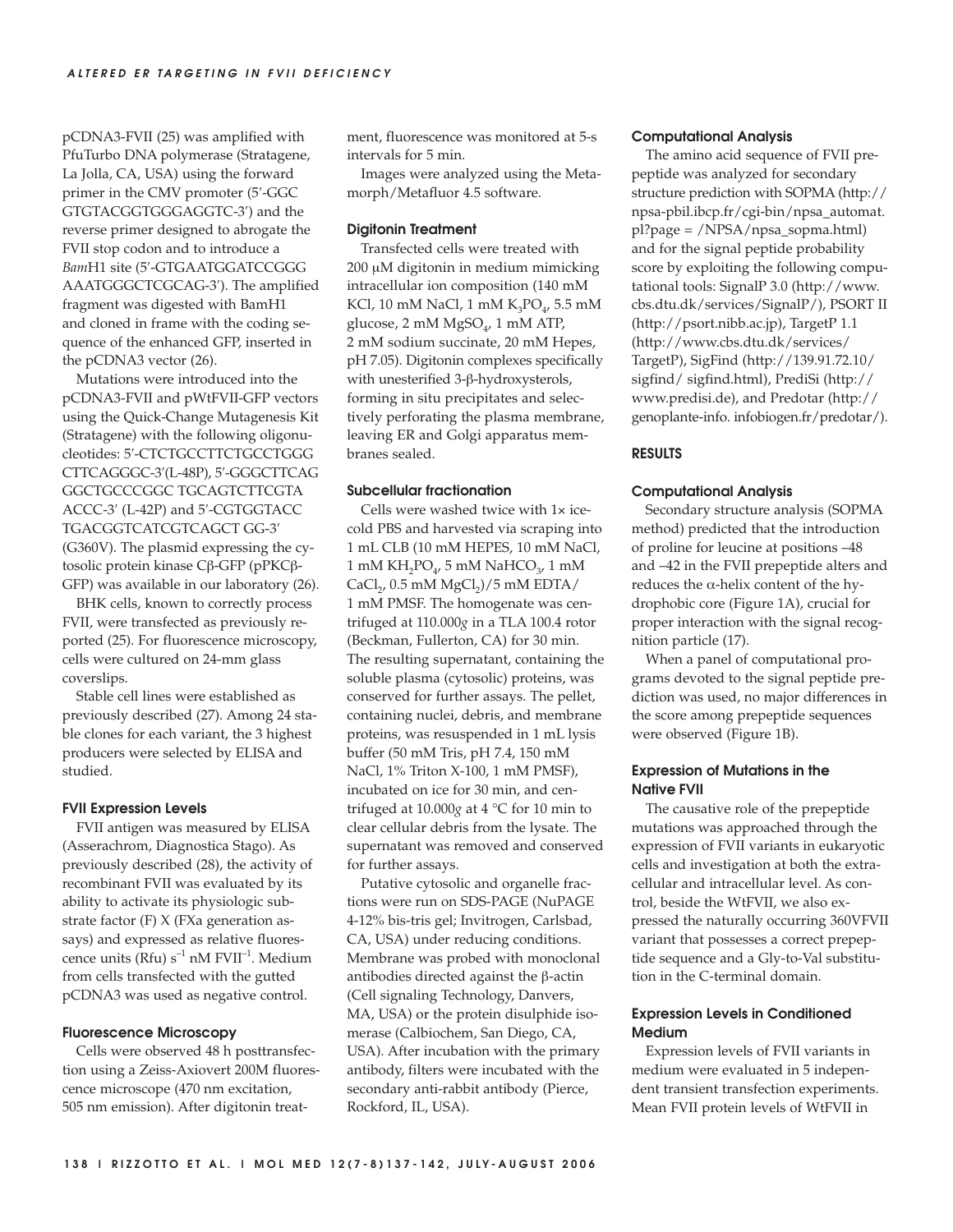|                                                          |  |  |  |  |  |        |  |  |  | <b>Factor VII prepeptide</b> |        |  |  |  |  |  |  |  |  |  |  |
|----------------------------------------------------------|--|--|--|--|--|--------|--|--|--|------------------------------|--------|--|--|--|--|--|--|--|--|--|--|
| Wt MVSQALRLLCLLLGLQGCLAAVFVT<br>hhhhhhhhhhhhhhtttchheeec |  |  |  |  |  | $-48P$ |  |  |  |                              | $-42P$ |  |  |  |  |  |  |  |  |  |  |
|                                                          |  |  |  |  |  |        |  |  |  |                              |        |  |  |  |  |  |  |  |  |  |  |
|                                                          |  |  |  |  |  |        |  |  |  |                              |        |  |  |  |  |  |  |  |  |  |  |
|                                                          |  |  |  |  |  |        |  |  |  |                              |        |  |  |  |  |  |  |  |  |  |  |
|                                                          |  |  |  |  |  |        |  |  |  |                              |        |  |  |  |  |  |  |  |  |  |  |

| <b>Prediction Method</b> | <b>Wt-FVII</b> | -48PFVII | -42PFVII                |  |  |  |
|--------------------------|----------------|----------|-------------------------|--|--|--|
| <b>SignalP</b>           | 0.99           | 0.99     | 0.99                    |  |  |  |
| <b>PSORTH</b>            | 5.95           | 5.08     | 5.95<br>0.901<br>0.9874 |  |  |  |
| <b>Targetp</b>           | 0.917          | 0.873    |                         |  |  |  |
| PredISì                  | 1.0000         | 0.9664   |                         |  |  |  |
| <b>SigFind</b>           | 0.9885         | 0.9764   | 0.9797                  |  |  |  |
| Predotar                 | 0.99           | 0.96     | 0.99                    |  |  |  |

**Figure 1.** Computational analysis of FVII prepeptide sequence. (A) Amino acid sequence of the FVII prepeptide and prediction of the secondary structure. Amino acid substitutions are indicated. The hydrophobic core is shown (box). The vertical bold line represents the signal peptidase cleavage site. h, helix; c, random coil; e, extended strand;  $t$ ,  $\beta$  turn. (B) Prediction of the signal peptide score with different computational programs.

medium at the steady state (24-48 h posttransfection) were  $125 \pm 32$  ng/mL, whereas levels of the 360VFVII were undistinguishable from those of the negative control. Protein levels of the –42PFVII and –48PFVII variants were  $15.4 \pm 5.7$  ng/mL (12% of WtFVII) and 69.1  $\pm$  20.1 ng/mL (55% of WtFVII), respectively (Figure 2B).

The activity of FVII was investigated in these media through fluorogenic FXa generation assays, enabling us to detect even very low levels. FVII activity of the 360V-FVII was undetectable, whereas that of the –42PFVII and –48PFVII variants was  $11\% \pm 5\%$  and  $66\% \pm 3\%$  of WtFVII, respectively (Figure 2A).

The expression levels of the prepeptide variants were also measured at 6 and 12 h posttransfection through functional assays. Although expression levels of the –42PFVII were barely detectable, those of the –48PFVII at 6 and 12 h posttransfection were  $15\% \pm 3\%$  and  $53\% \pm 12\%$  of WtFVII, respectively (Figure 2A).

Cells stably expressing WtFVII and prepeptide variants were also selected and investigated. The secreted protein levels of  $-42$ PFVII (30  $\pm$  10 ng/mL) and  $-48$ PFVII (117  $\pm$  39 ng/mL) from the 3 best clones were significantly lower than those of WtFVII (1314  $\pm$  490 ng/mL) (Figure 2C). These concentrations permitted us to evaluate the specific activity of the  $-42$ PFVII (2092  $\pm$  117 Rfu/sec/nMFVII) and –48PFVII (2125 ± 493 Rfu/sec/nMFVII) molecules, which was comparable to that of WtFVII (2100 ± 553 Rfu/sec/nMFVII).

#### **Intracellular FVII Expression Levels**

To evaluate FVII proteins at the intracellular level, lysates of either transiently or stably transfected cells were processed to separate cytosol from organelles. The successful fractionation of cell content was indicated by Western blotting analysis, which identified β-actin almost exclusively in the cytosolic fraction and the protein disulphide isomerase (PDI) almost exclusively in the

organelle fraction (Figure 2B-C, right panels).

FVII protein levels inside cell organelles of transiently transfected cells were detectable only for the WtFVII  $(10.3 \pm 3.7 \text{ ng/mL})$  and the 360VFVII  $(22.8 \pm 4.4 \text{ ng/mL})$  but not for the –42PFVII and –48PFVII variants (Figure 2B, left panel). In contrast, investigations in stable clones revealed the presence of very reduced protein levels in organelles for the  $-48$ PFVII (10.5  $\pm$  4.9 ng/mL) compared with those of Wt-FVII (130  $\pm$ 43.4 ng/mL) (Figure 2C). The –42PFVII levels in this compartment ranged around the sensitivity limit of the ELISA  $(-4 \text{ ng/mL})$ , and reached values of 4.1 and 6.1 ng/mL in 2 clones.

FVII protein levels in the cytosolic fractions from transiently or stably transfected cells were not measurable by ELISA. This is likely explained by the inability of the anti-human FVII antibody to recognize the improperly folded FVII molecules in the cytosol environment, which does not permit the required extensive posttranslational modifications of FVII to occur (29).

## **Expression of Mutations in the FVII-GFP Chimera**

To investigate at the intracellular level in living cells the effect of these substitutions on the first biosynthetic steps, FVII was expressed as a fusion protein with the GFP (Figure 3A). Fluorescence of the FVII-GFP variants was evaluated by microscopy of transfected cells.

Cells expressing the –42PFVII-GFP and the –48PFVII-GFP showed a diffuse fluorescence, also present in the nuclear region (Figure 3D and E, time 0). Transfected cells were subsequently treated with digitonin to permeabilize the plasma membrane. In these conditions, the cytosolic cell content leaks out of the permeabilized membranes, leaving ER and Golgi apparatus membranes sealed. Upon digitonin treatment, fluorescence of the –42PFVII-GFP and –48PFVII-GFP rapidly decreased over time (see Figure 3D and E). The residual fluorescence observed for the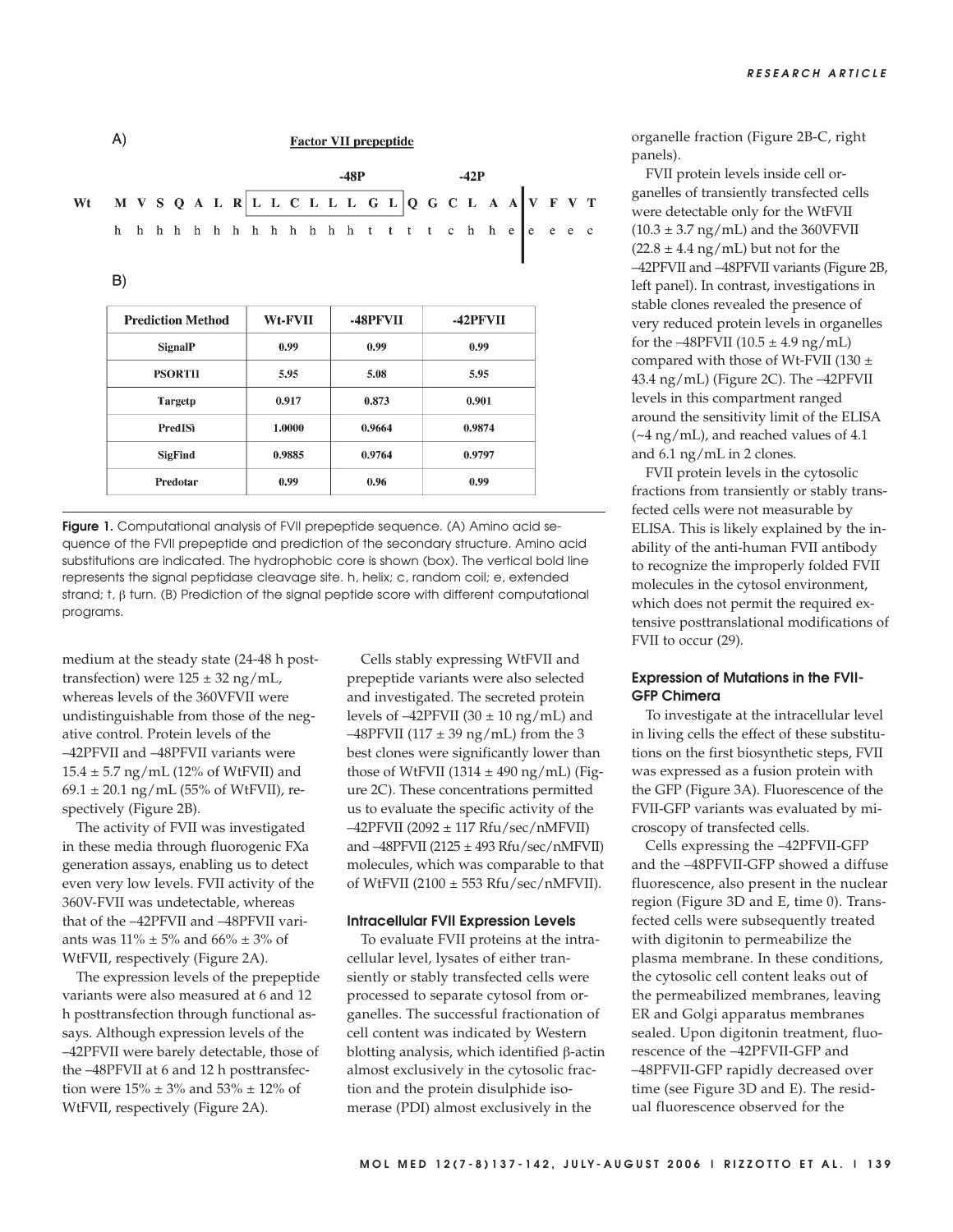

**Figure 2.** Expression levels of FVII variants. (A) Activity of FVII variants (expressed as % of WtFVII) in medium collected at 6, 12, and 24 h after transient transfection (5 independent experiments). (B-C) Left panels. Protein levels of FVII variants in medium and organelles from transiently (B, 5 independent experiments) or stably (C, 3 independent clones) transfected cells in 24 h. Protein levels in C are reported in log scale to better detail low levels of variants. Results are reported as average ± standard deviation. (B-C) Right panel. Detection by Western blotting of the β-actin (∼42 kDa) and PDI (∼55 kDa) proteins as markers of the cytosolic and organelle fractions. Molecular weights are given in kDa.

–48PFVII-GFP was approximately 10%, while that of the –42PFVII-GFP was approximately 20% (Figure 3D and E). Similarly, a diffuse fluorescence was observed by expressing the protein kinase Cβ (PKCβ) isoform-GFP chimera, which has been demonstrated to be largely cytosolic (26). After digitonin treatment, the residual fluorescence levels of PKCβ-GFP were indistinguishable from the background (Figure 3C). At variance, fluorescence of the WtFVII-GFP was excluded from the nucleus

and was maintained over time upon digitonin treatment (90% at 180 s; Figure 3A), thus indicating correct targeting of this chimera to ER.

Expression levels of the WtFVII-GFP were also investigated in conditioned medium 48 to 72 h posttransfection. The ELISA assay, exploiting a capture monoclonal antibody recognizing the aminoterminal portion of FVII and a detecting polyclonal anti-FVII antibody, revealed that levels of extracellular WtFVII-GFP chimera were very low  $(2 \pm 1 \text{ ng/mL})$ 

compared with those of the native FVII  $(125 \pm 32 \text{ ng/mL})$ . Moreover, the FXa generation activity of the WtFVII-GFP in medium was virtually undetectable. These findings are likely explained by the presence of the GFP attached to the carboxy terminus of the catalytic domain of FVII that is important for secretion (30).

### **DISCUSSION**

The natural L-48P and L-42P mutations in FVII were chosen as models to elucidate mechanisms of altered biosynthesis and reduction of protein levels and their correlation with plasma and clinical phenotype in patients. Because of their localization at crucial positions of the prepeptide (17), the L-48P (hydrophobic core) and L-42P (position –3 preceding the signal-peptidase cleavage site) changes are candidates to affect targeting of nascent FVII to ER. However, computational analyses failed to predict significant alterations of the prepeptide properties.

Prepeptide variants of the native FVII were initially expressed in transient transfection experiments to evaluate consequences of mutations on secreted and intracellular FVII levels.

The steady-state expression levels in medium of the –42PFVII variant were significantly reduced whereas those of the –48PFVII, though showing an altered early secretion profile, were slightly reduced compared with those of WtFVII. The G360V substitution in the FVII carboxyl-terminal domain, associated to undetectable FVII protein levels in plasma, was investigated as an example of mutation affecting a highly conserved residue in all serine proteases (31) and therefore expected to alter FVII folding/biosynthesis but not targeting to ER. Not surprisingly, the 360VFVII variant was not secreted at appreciable levels in conditioned medium.

Studies at the intracellular level revealed appreciable protein amount of the WtFVII and 360VFVII in organelles, thus indicating access of FVII molecules to the secretory pathway. The significantly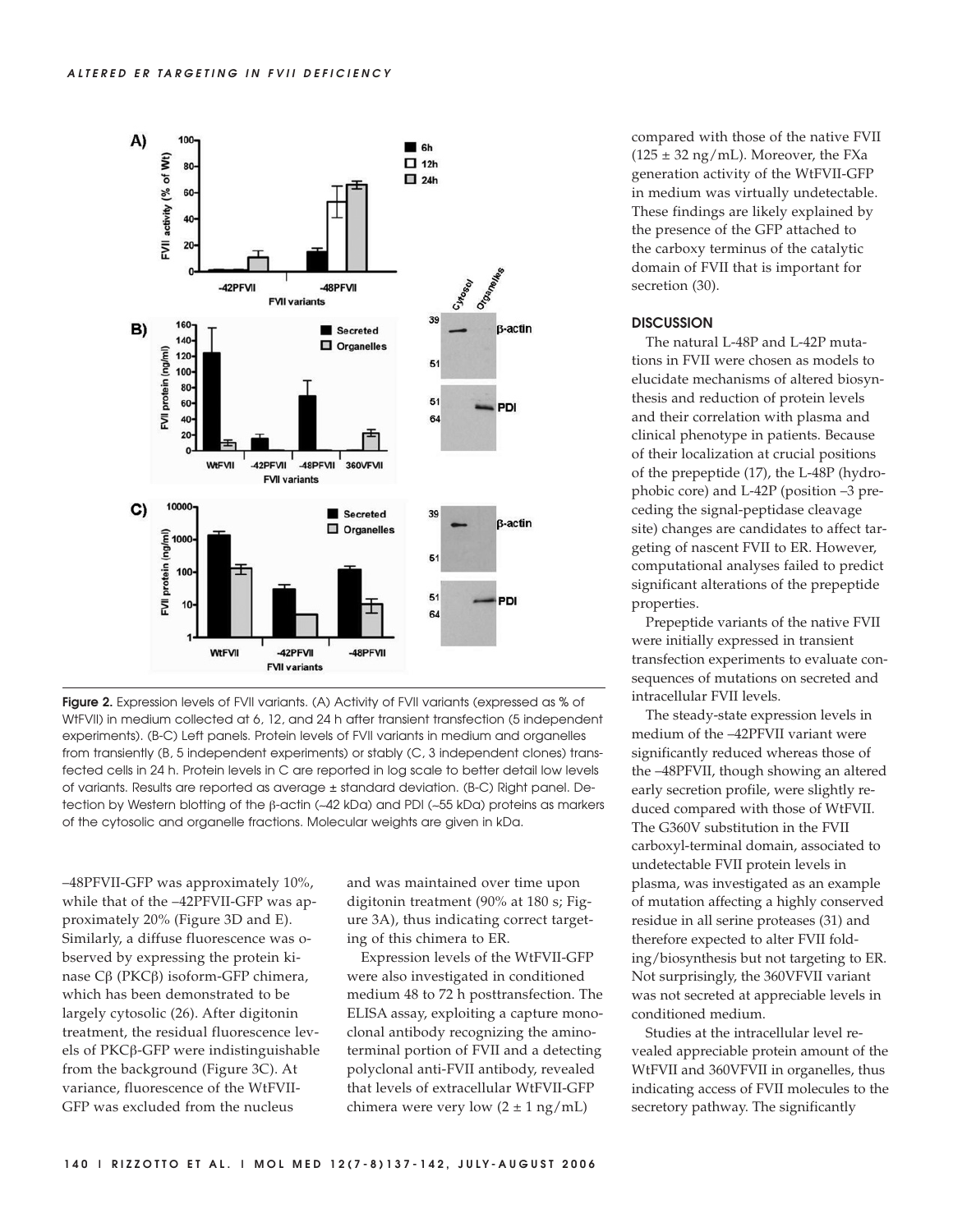higher protein levels of the 360VFVII compared with those of WtFVII indicated retention and accumulation of this variant into the organelle lumen. Conversely, the–42PFVII and –48PFVII into organelles were undetectable, which prompted us to select and investigate stably expressing cells.

Comparison among the best expressing clones revealed markedly reduced secretion levels for the –42PFVII and –48PFVII variants, thus clearly indicating the causative role of the L-42P and L-48P changes. On the other hand, both variants possessed a specific activity comparable to WtFVII, which supported correct processing of the N-terminus of the secreted FVII molecules. Investigation of stable clones also unraveled markedly reduced FVII levels of both variants into cell organelles, a finding compatible with impaired targeting of nascent FVII to ER, a first step of the secretory pathway.

The FVII-GFP chimera, which permits direct investigation of protein trafficking in living cells, was exploited to overcome the inability of the ELISA to reveal protein levels into the cytosol. Some limitations of this approach, i.e very low levels of the secreted chimeric proteins, do not preclude an informative analysis of ER targeting. The diffuse fluorescence of the –42PFVII-GFP and –48PFVII-GFP rapidly decreased over time upon treatment of cells with digitonin, thus convincingly demonstrating that these variants were mainly cytosolic and thus excluded from cell organelles. A well-characterized cytosolic protein, used as control, did not produce appreciable fluorescence after plasma membrane permeabilization, thus further indicating that the residual values of chimeric FVII prepeptide variants were attributable to molecules entering the ER lumen. In particular, the residual fluorescence observed in organelles for the –48PFVII-GFP and –42PFVII-GFP indicated that 10% to 20% of mutant proteins entered the ER, a finding compatible with plasma FVII levels of patients (11% to 12%).

Taken together, these data suggest the FVII-GFP strategy as an informative tool



**Figure 3.** Expression cassette of the FVII-GFP and localization of chimeras within living BHK cells. (A) Schematic representation of the FVII-GFP cassette. PP, FVII preproleader sequence; GFP, enhanced green fluorescence protein. (B-E): Fluorescence images of cells expressing Wt-FVII-GFP (B), PKCβ-GFP (C), –42PFVIIGFP (D), and –48PFVII-GFP (E) before (time 0) and 45 or 90 s after treatment with digitonin. For each construct, the cell shown is representative of at least 50 cells examined in 3 independent experiments. Graphics report the average cell fluorescence over time given as percentage of the fluorescence at time 0.

to evaluate the effect of FVII prepeptide mutations on ER targeting in living cells. The expression studies with the native and chimeric FVII molecules indicated that both prepeptide mutations were associated to residual FVII levels, which are sufficient to prevent major hemorrhagic symptoms and to explain the presence in patients of a mild form of FVII deficiency. This approach, extendable to other coagulation serine proteases, clearly contributed to elucidate the relationship of genotype with plasma and clinical phenotype.